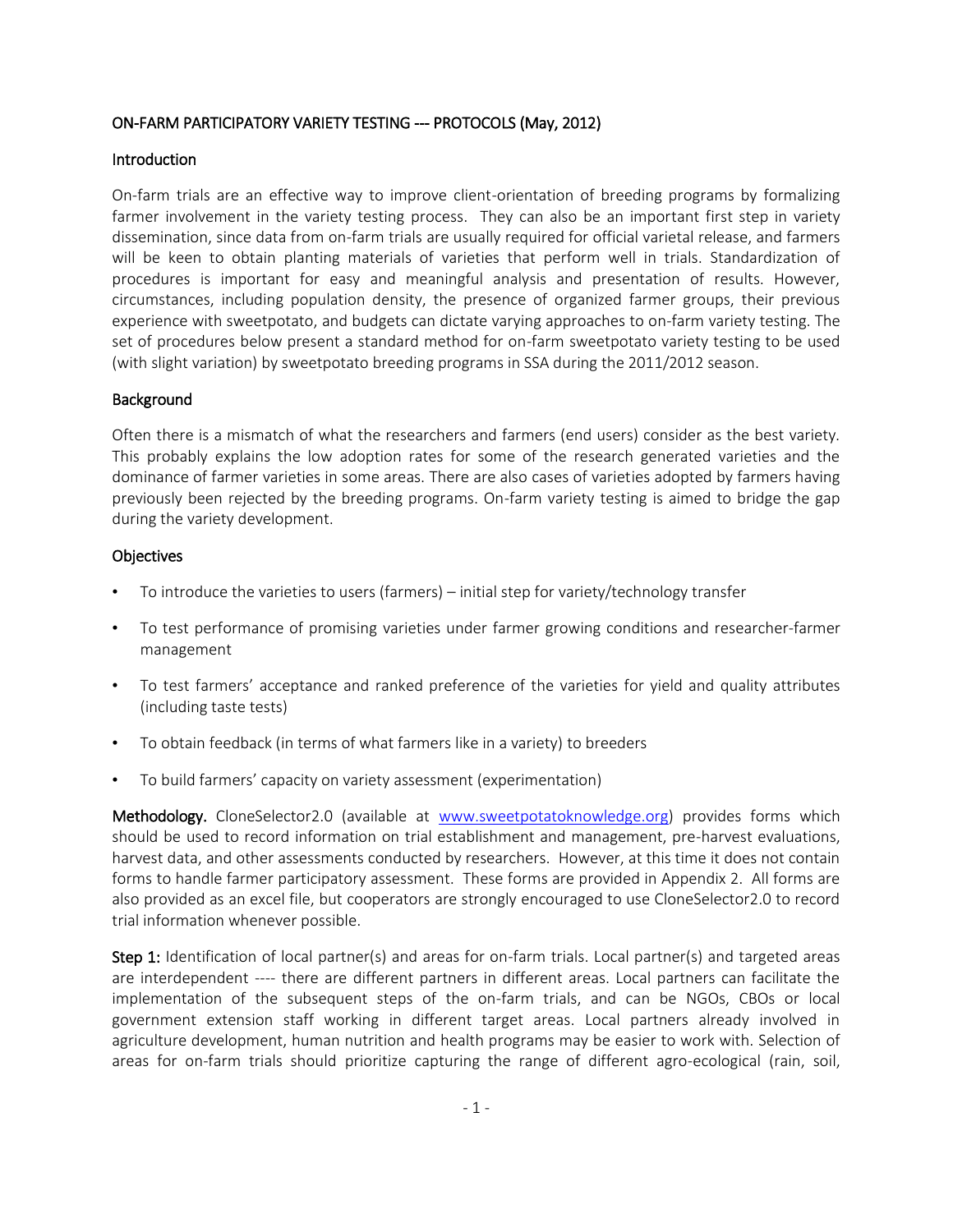temperature) and socio-economic conditions (better-off and poorer farmers) of the target areas. It is important to clarify the objectives, work plans and roles for the on-farm trials with the local partner(s).

Step 2. Identification of farmers or farmers' groups: This can be done by the researcher and the local partner or the local partner alone depending on the level of collaboration and mutual trust. For example, the researcher may depend on a local partner with whom he has worked in the past to identify farmers. On the contrary, the researcher may need to work with the newly identified partner to identify the groups. Individual farmers or farmers' groups may be selected, taking gender into account. We should aim to have at least ½ of the on-farm trials with women. Working with farmer groups *that are well organized* can accelerate varietal dissemination. Otherwise, it is better to select individual farmers to conduct the trials. Each farmer serves as a replicate. Remember that you are likely to lose some sites during the trials (due to illness, etc.) so strive to have at least 10 sites for a given agro-ecology.

In selecting farmers, pay attention to the following criteria:

1. Willing to host the trial and have visitors come to her/his farm on the evaluation day

2. Assess whether there is sufficient labor and land to undertake the trial for the agreed upon management approach

- 3. Located in an accessible area (not too far from a major road)
- 4. Experienced sweetpotato grower in good health
- 5. Soil for plot used in the trial should be homogeneous
- 6. Whether the farmer had problems in the past with animal destruction and theft

In some countries, it may be useful to have the farmer sign a contract committing to participate *(Appendix 1 provides a sample contract)*. Normally the arrangement is that farmers are provided the planting material free and the roots belong to them as compensation. At any rate, expectations of both farmers and researchers should be discussed and agreed upon at all stages of trial planning and planting. These expectations can be included in the contract.

Step 3. Planning for the trials with farmers: This is an important step and a meeting should be scheduled with the entire group of farmers or group leaders. The meeting can be done by the local partner alone or together with the scientist depending on the level of confidence and trust the researcher has built in the local partner --- but not always necessary if the first steps 1 and 2 were well done. During the meeting explain or discuss: a) the objectives and underlying activities, including trial design; b) contributions from the farmers (e.g. land, hoes, labour, selection of check variety, etc.) and from researchers (vines); c) farmers expectations, some of which may not be met; d) plan of action (what has to be done and by who) up to planting date. It is important to ensure that the meeting is participatory and should help to generate readiness for trials among the farmers. Land for the trial should be identified and modalities for its preparation put in place and agreed on.

Step 4. Planting the trial: The researcher should once again explain the trial objectives and design.

1) Plot size of about 30 sq meters arranged in 5 rows 6 meters long should be used per candidate variety. Ridges should be at least 40 cm high. In each row/ridge, vines should be planted approximately 30 cm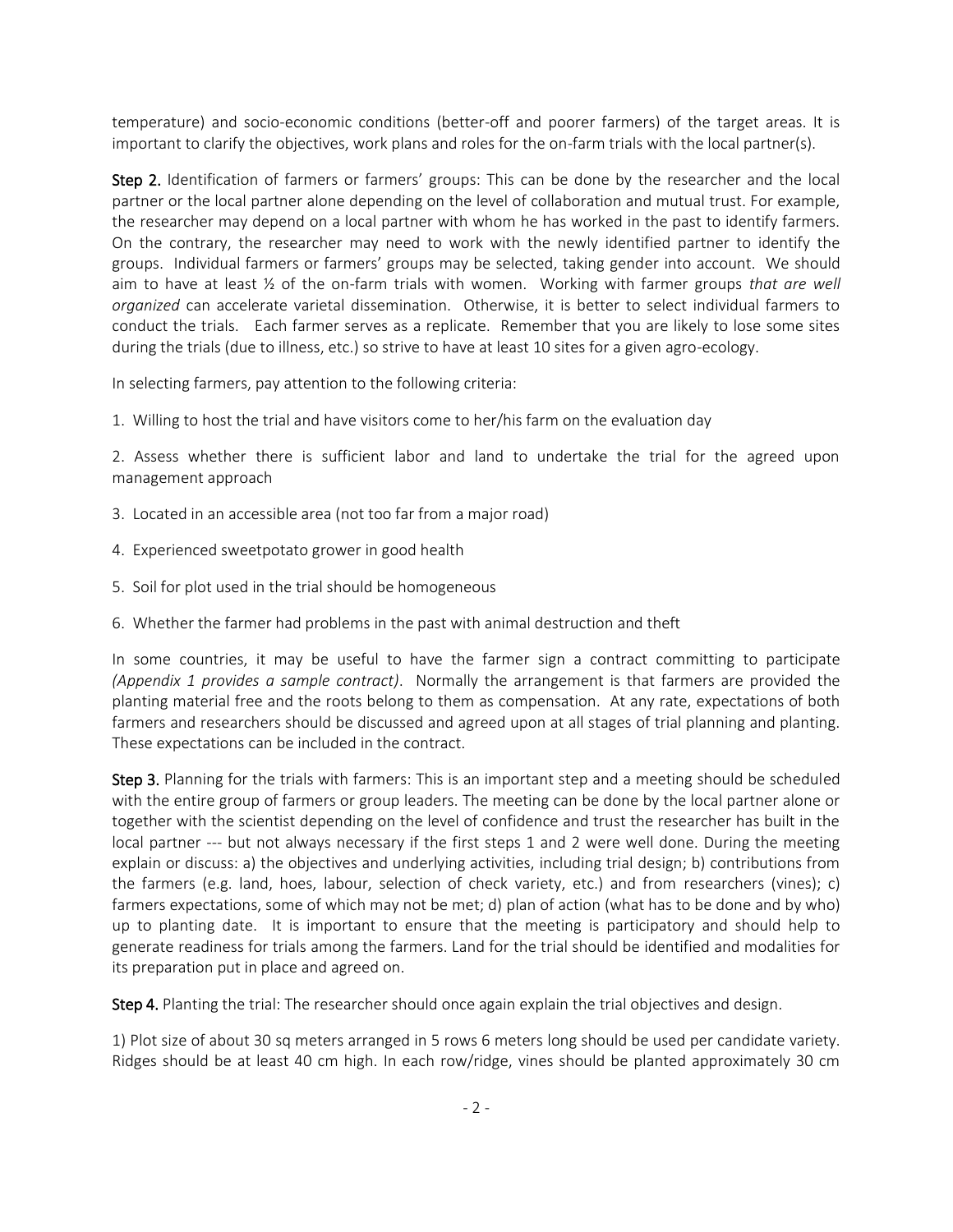apart. Thus 100 cuttings are required per plot. Additional cuttings (depending on the supply of material) may be planted at the end of the row to use for gap filling.

2) Explain to the farmers:

a) The middle 3 rows cannot be harvested during the growing period, as they need to be assessed with the researcher present to get good measurements of the yields. The farmer will keep all of the roots except 10 roots, that the researcher will need for lab assessments and roots that will be cooked for the organoleptic assessment.

b) The 1<sup>st</sup> row on the outside can be used by the farmer for piecemeal harvesting. This row will also be used to obtain leaves for evaluating quality when cooked (*for countries in which human leaf consumption is significant*).

c) The last row must not be piecemeal harvested, because it will be used to assess in-ground storability over a 2 month period.

*Example of trial layout*



*Example of individual plot layout (5 rows, 6 m long and 1 m apart)*

| $\mathbf X$ | $\mathbf X$ | X                         | $\mathbf X$ | X             |  |  |  |
|-------------|-------------|---------------------------|-------------|---------------|--|--|--|
| $\mathbf X$ | $\mathbf X$ | $\mathbf X$               | X           | $\mathbf X$   |  |  |  |
| X           | $\mathbf X$ | X                         | X           | X             |  |  |  |
| X           | $\mathbf X$ | X                         | X           | $\mathbf X$   |  |  |  |
| $\mathbf X$ | $\mathbf X$ | X                         | X           | $\mathbf{x}$  |  |  |  |
|             |             |                           |             |               |  |  |  |
|             |             |                           |             |               |  |  |  |
|             |             |                           |             |               |  |  |  |
| X           | $\mathbf X$ | X                         | X           | X             |  |  |  |
| $\mathbf X$ | X           | $\mathbf X$               | $\mathbf X$ | X             |  |  |  |
| X           | $\mathbf X$ | X                         | X           | X             |  |  |  |
| For         |             | For yield assessment with |             | $in$ -<br>For |  |  |  |
| piecemeal   |             | researchers               |             |               |  |  |  |
| harvest     |             |                           |             | storage       |  |  |  |
| by farmer   |             |                           |             |               |  |  |  |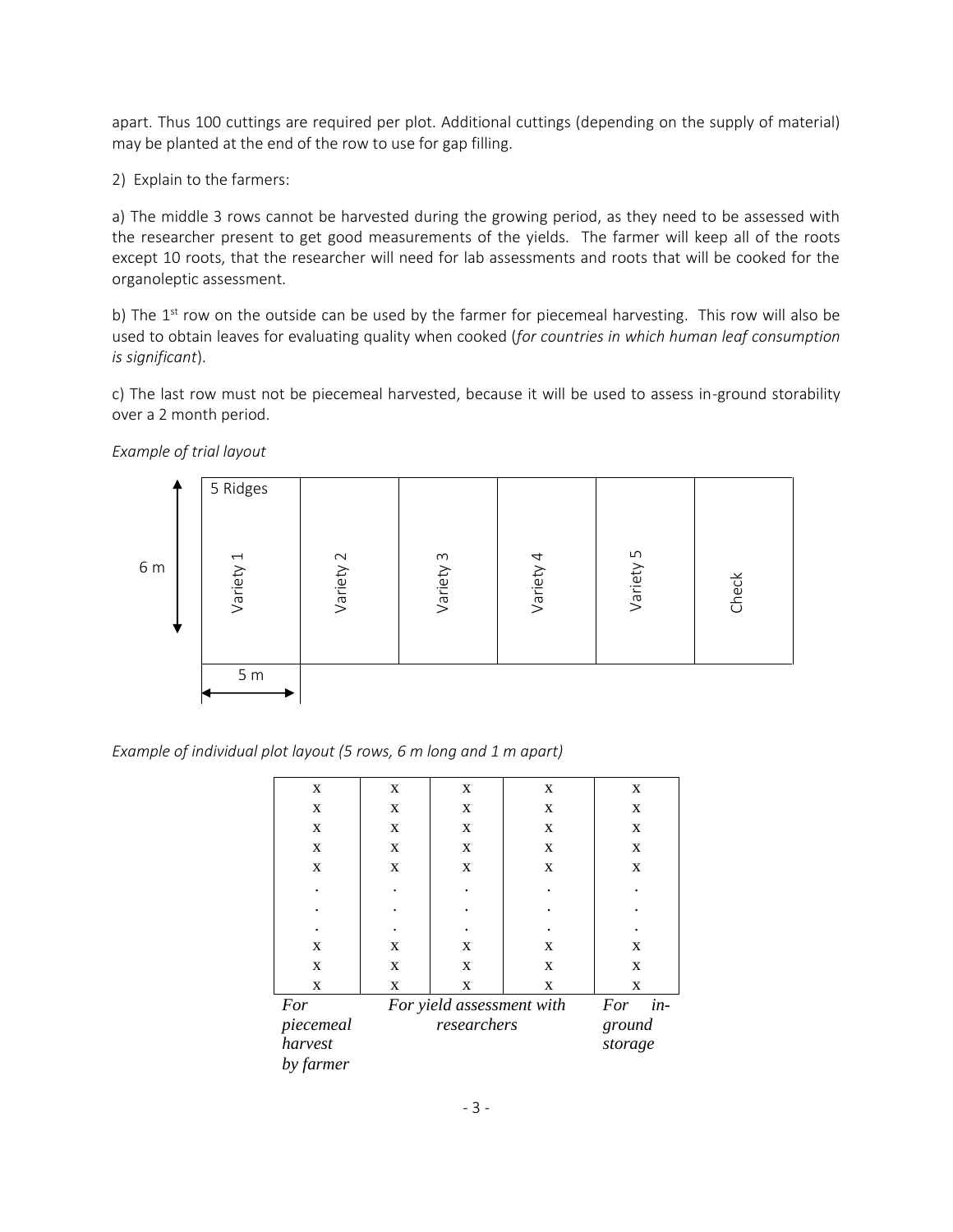Nearly similar plot sizes can be used in areas where farmers plant sweetpotato on mounds. On the mounds, three vines are planted in a triangular fashion approximately 30cm apart. The researcher should guide but let the farmers plant the vines their own way and replicate with more farmers  $(4 - 10$  farmers) depending on the number of groups. You will need 33 mounds, planted with 99 cuttings in total. From the middle of one mound to the middle of the next mound, there should be a distance of 1 meter.

Further explanation must be made of what is expected of the farmers and a schedule of when you will come back.

Step 5. Monitoring the trial: Monitoring is done by all the stakeholders (researchers, local partners and farmers). The purpose is to: a) check on the establishment and ensure timely gap filling; b) ensure timely weeding of the trials by the farmers and c) ensure general good progress of the trials. Note that most often monitoring visits are combined with evaluation (or data collection) visits.

#### Step 6: Evaluation of the trials:

- a. SPVD assessment and 1<sup>st</sup> Weeding: The first weeding should be done 3 weeks after planting and farmers should be instructed to do so. If funds are abundant, a visit can be made at 3 weeks. If not, combine a visit to assess virus incidence and weeding at 6 weeks. This assessment will be done by the researcher. However, the farmers and the local partner should be available for the researcher to be shown virus symptoms if they are present in the field. (Forms from CloneSelector 2.0 should be used for evaluation of establishment and virus rating)
- b. Leaf taste-test evaluation --- Three months after planting, leaves or leaves and petioles (depending on local practice) are harvested from each candidate variety and prepared for consumption using the local preparation method. While the leaves are still on the plant, ask the farmers to evaluate: Will this be good for cooking? (Yes/No). Then ask them why.

Harvest from the border rows so as not to influence the root yield. You should note what local practice is in terms of which leaves are selected (size/location) and whether the petiole is also consumed. Leaves should be cooked in a simple local fashion to generate relevant results. The prepared leaves are evaluated for 1) taste 2) appearance and 3) texture using color card system described for roots below. Then conduct a pair-wise comparison of the cooked leaves in order to stimulate discussion about the difference between the varieties and to rank them in order of preference. (*Use forms in Appendix 2c)*

c. Final evaluation: This is a three stage evaluation done at harvesting time.

**Stage 1. Quantitative assessment:** Two weeks prior to harvest, remove the foliage from the central row of each plot in order to evaluate/demonstrate the effectiveness of this practice for pre-harvest curing. Between 4.5 and 5.0 months after planting date (*depending on normal practice in a given country*), three middle rows/ridges of each of the plots are harvested and quantitative data recorded for standard harvest using standard recording forms from CloneSelector2.0. Researchers will keep 5 roots from the middle row (cured) and 5 roots from the  $2^{nd}$  or  $4^{th}$  row to take back to the station to evaluate shelf-life. The shelf-life evaluation assesses 1) weight 2) sprouting and 3) rotting on a bi-weekly basis.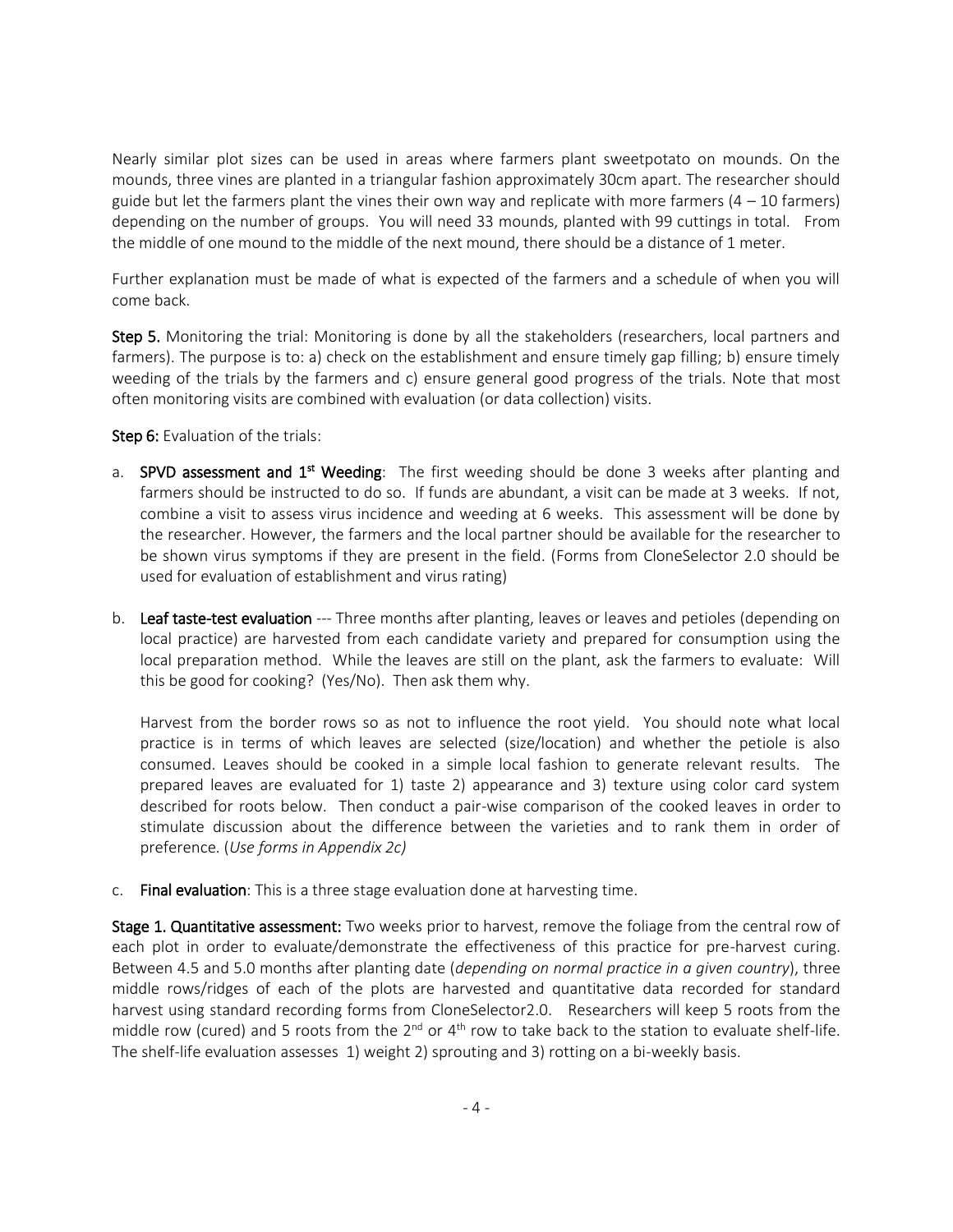Stage 2. Participatory field variety evaluation: This is done with farmers using cards to indicate their observations on different attributes of each of the test varieties. Farmer assessment of foliage and SPVD susceptibility both need to be done before storage root harvest.

Three types of cards (Green, Yellow and Red) are recommended. Green card means very acceptable; Yellow card means give it another chance or moderately acceptable; and Red card means reject or not acceptable. These colour cards were chosen because they can be related to those used by referees at football matches, making the concept very easy to grasp since football is played in most rural areas of SSA. To address gender issues, provide two batches of the coloured cards and label one batch with letter 'M' so as to differentiate it. The 'M' cards are used for men, the ones without it for the women.

Pre-labeled bags bearing variety name and the attribute being assessed should be placed on each plot/variety (e.g. Plot 1, Root Yield or Plot 2, SPVD resistance). The evaluation is then done by considering each variety at a time. The performance of each variety is assessed by each farmer individually by assigning and putting one card only in the bag. The number of farmers should be at least 15 per sex for good results.

Farmers are given cards (7 per colour per variety for the agronomic; 8 per colour per variety for the root taste tests) for the assessments. Each farmer puts into the bag one card that shows the level of performance of the variety per attribute being assessed. When the exercise is completed per individual varieties, then bags should be collected and bundled by attributes.

Assessment at field level could be done on all or some of the following attributes depending on what farmers consider important: The question posed to the farmers could be*: "Give your opinion by using the provided cards on the following attributes":* 

- The ability to produce enough planting material (foliage production);
- The ability to tolerate diseases, especially SPVD;
- The ability to tolerate pest damage (mainly weevils);
- The yielding ability (i.e. number and size of mature roots);
- The attractiveness of the root skin colour. Probe more to know which colour(s) are most preferred and why?
- The attractiveness of the root flesh colour? Probe more to know which colour(s) are most preferred and why?
- What is your overall opinion on the acceptability of this variety??

The cards in each bag should be separated and counted by colours and sex. The information is recorded in the data sheet (Appendix 1).

At the end of the individual assessment, on group basis, farmers should be asked to tour and select the best five varieties and worst three varieties respectively, and give reasons for their choices. This exercise should be done if varieties being assessed are more than ten. Then for the top 5 varieties, use pair wise comparison (Appendix 2a), whereby every variety has a chance of being compared with all others. In pair wise comparison, those varieties mentioned more frequently over others are considered acceptable.

Stage 3. Consumer acceptability assessment: Roots from each variety should be labeled; boiled and small pieces are then served on plates for 'blind' assessment using A, B, C etc or 1, 2, 3 etc to code each variety.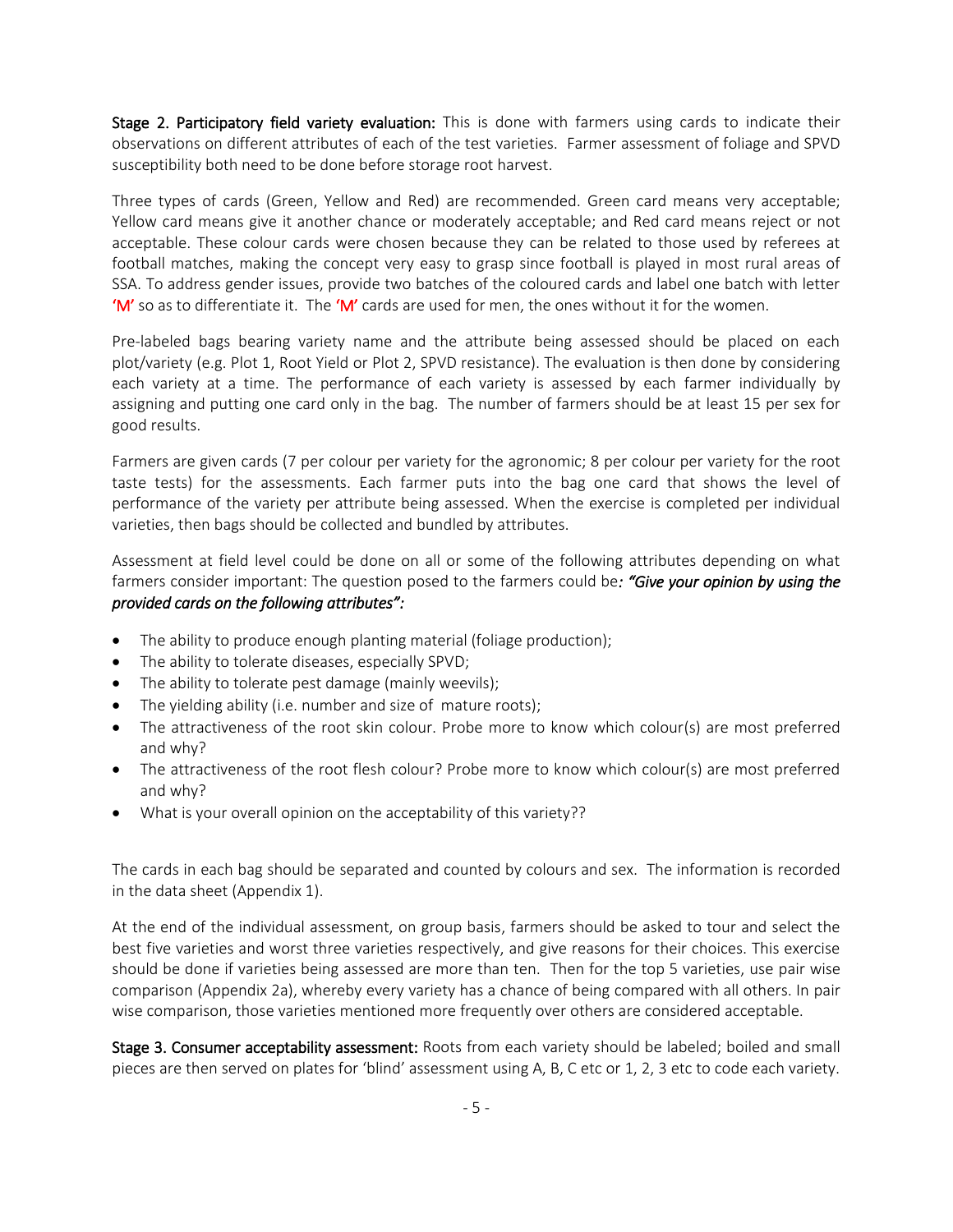Take care to not overcook the roots, especially those with lower dry matter content. The use of cards in the consumer acceptability exercise is done in a much similar way as for the field evaluation. The bags for receiving the cards are labeled with a name of the variety and the attribute being assessed. The group should be divided into women and men. Before starting, the exercise, review what the attributes are, emphasizing that it is how *they* feel *individually* about the particular variety. The question posed to the evaluators could be*: "Give your opinion by using the provided cards on the following root attributes.* 

- Attractiveness of the colour of the boiled root (root flesh appearance);
- Taste when chewed (Taste of the root); *some will prefer sweetness, some not.*
- Flavor/aroma in the mouth (Smell/ flavor);
- Flouriness/Starchiness (Dryness);
- Consistency of the root texture? (Fibrousness);
- What is your overall opinion on the acceptability of this variety?

For convenience, all the attributes of one variety should be assessed before moving on to the other. In the exercise, several bags labeled with different attributes are passed round one after another for the farmers to put in their cards. When all the varieties have been assessed, the bags are then separated based on the attributes. The information is recorded as shown in the sample sheet in Appendix 2b.

At the end of the individual assessment, on group basis, farmers are asked to select their best five varieties and give reasons. Then for those 5 varieties, a pair wise comparison should be done by farmers so that again every variety will have an equal chance of being compared with the others. Reasons for varieties being ranked best should be provided by the evaluators as indicated in the chart below.

#### Key visits

The visits to be made by the research depend very well on the above elaborated steps. They will also depend on whether you are doing on-farm trials in a given area for the first time. More visits are needed in a new area than in an area where the on-farm trials have been done in the past. In the later scenario, it is possible to combine two or all of the first three visits.

- 1. Visit to meet with local partners (identify areas and meet local partners) --- The researcher visits the local partner(s) to elicit their involvement and support for the on-farm trials in the target area. The objectives and work plan of the trials as well as roles should be explained or discussed during the visit.
- 2. Visit to identify farmers
- 3. Visit to plan trials with farmers
- 4. Visit to plant the trial
- 5. After 6 weeks, virus assessment & weeding check (farmers will need to be invited)
- 6. Trip at 3 months, for leaf cooking and evaluation
- 7. Visit 2 weeks before root harvest to cut vines for in-ground curing on the central row but not on the other 2 rows being assessed & set up invitations for farmer participation
- 8. Harvest
- 9. Assessment of in-ground storability over 2 months

In-ground storability: On the harvest day, cut the vines on the last row (border row). Hill up the soil, covering any exposed roots and where the vine was cut and pack the soil using feet. After 2 months,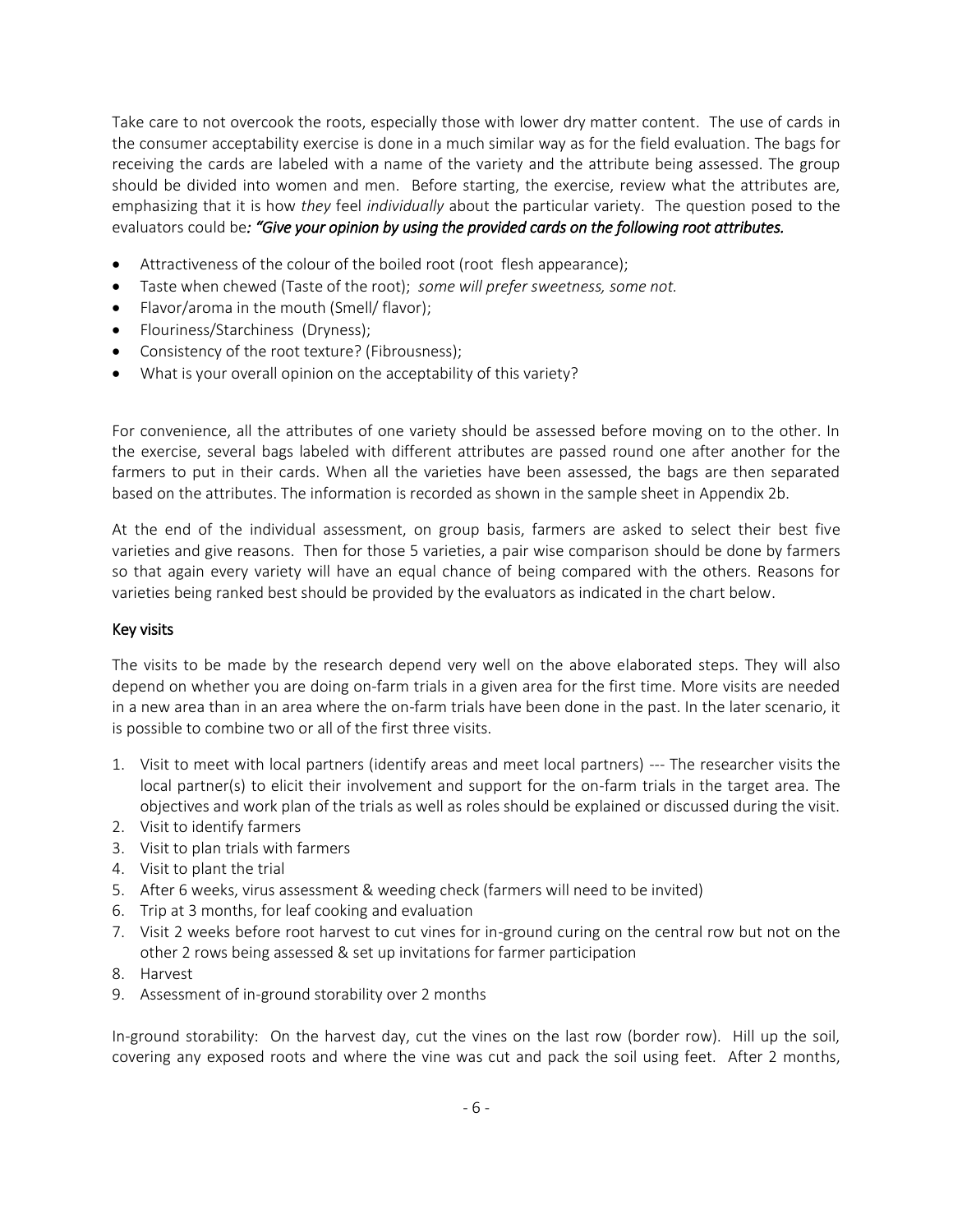return for the final visit and assess for each variety: 1) # of roots, 2) # of roots infested with weevil or rotted, 3) weight (kgs) and 4) Raw taste. CloneSelector2.0 has forms to handle this data.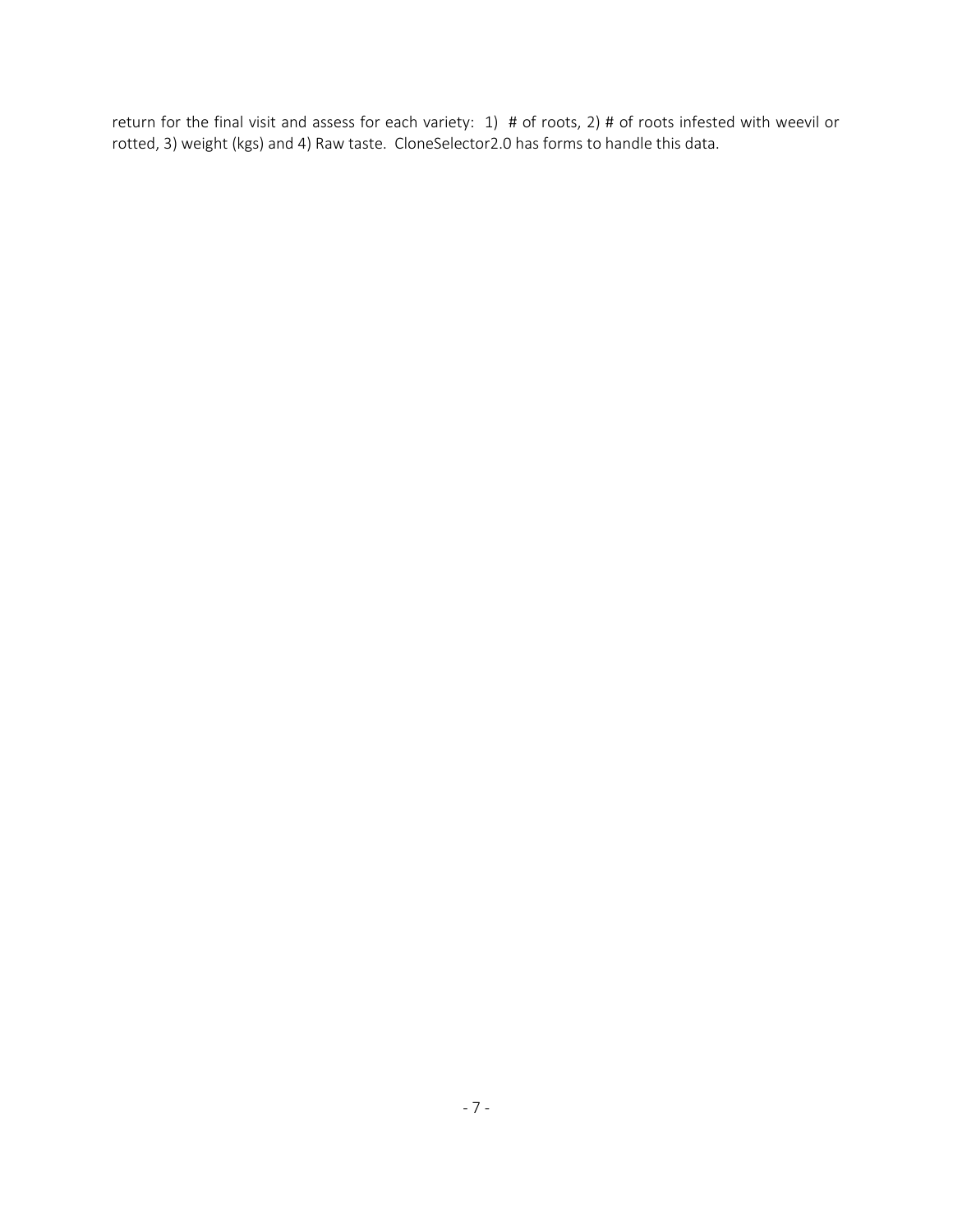## Appendixes 1. Sample farmer contract for On-farm trial 2011 - 2012

| Contract between the farmer named | and the researcher                            |
|-----------------------------------|-----------------------------------------------|
| named                             | and the representative from the local partner |
| organization                      |                                               |

We the undersigned:

1. Understand that the 3 middle rows of each plot will be reserved for harvesting together with the researchers/local partners, and that they will not be harvested before the agreed-on main harvest time. One row will be reserved for in-ground storage. One row will be for farmer's use to harvest as desired.

2. The farmer agrees to the following management practices:

a. To take good care of the trial plots, weeding and performing other management following the instructions agreed upon with the researcher including:

Preparing the field with 30 cm between plants on ridges, that are 40 cms high.

1st weeding after 3 weeks.

2<sup>nd</sup> weeding as needed, hilling up as demonstrated by the researcher.

b. To protect the field from animal attack through careful site selection or fencing (with bushes or other materials).

3. Understand that other farmers and members of the community will be invited for field days or at other times to observe the fields

4. Researchers will make several visits to take measurements during the growing season

5. The plot owner will own all of the roots from the harvest, except those needed for the cooking trials and the storage trials (approximately 20 roots).

6. Any other agreed upon point.

Signed and dated:

Farmer(s) Date

Researcher(s) Date

Local partner(s) and the contract of the Date of Date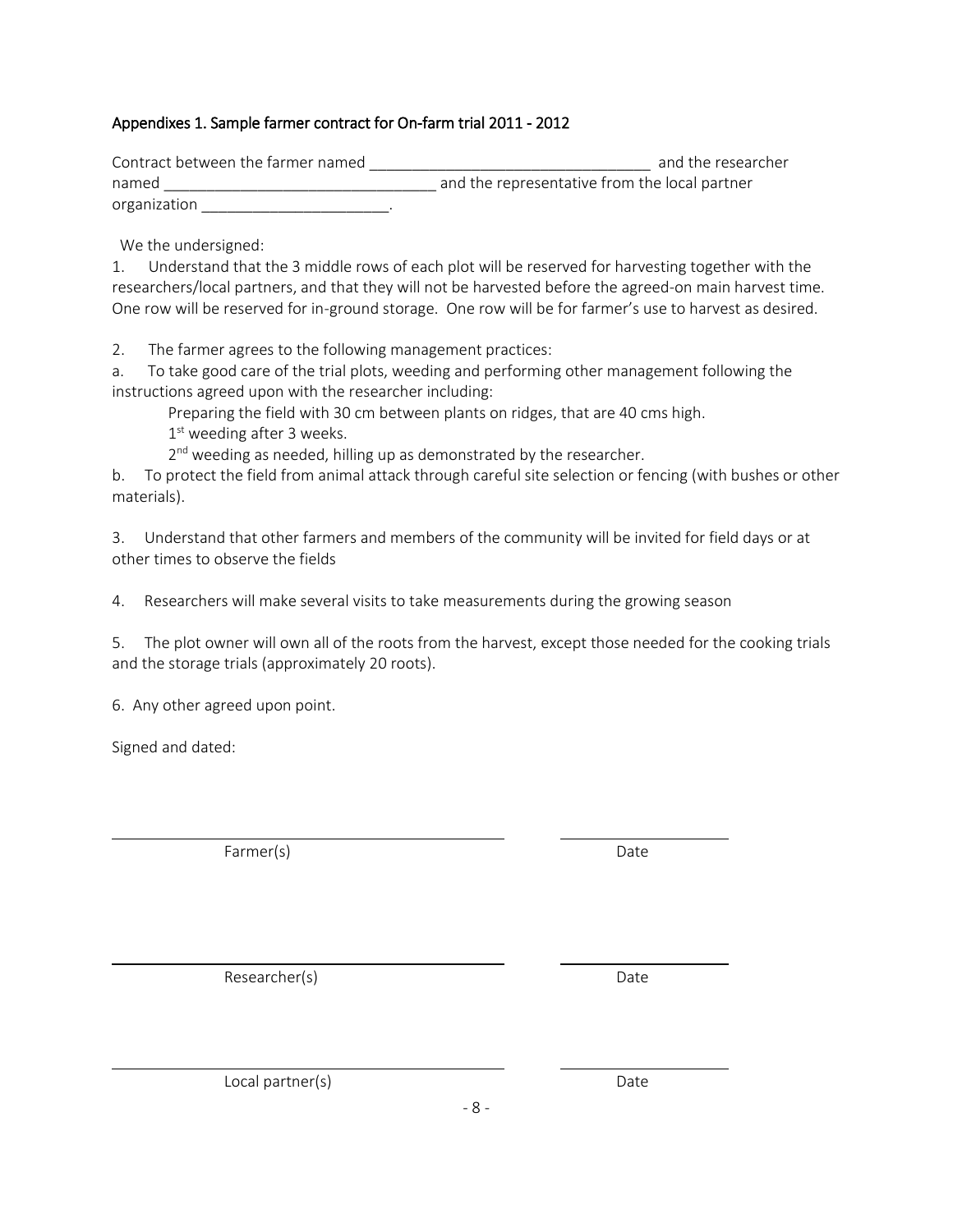|          | FORM 5A. SWEETPOTATO FARMER PARTICIPATORY FIELD EVALUATION |     |                                    |              |     |                                  |   |       |                                    |   |     |                                   |              |                             |                                   |   |     |                                    |   |         |                      |              |
|----------|------------------------------------------------------------|-----|------------------------------------|--------------|-----|----------------------------------|---|-------|------------------------------------|---|-----|-----------------------------------|--------------|-----------------------------|-----------------------------------|---|-----|------------------------------------|---|---------|----------------------|--------------|
| SITE:    |                                                            |     |                                    |              |     |                                  |   | Year: |                                    |   |     | Season:                           |              |                             |                                   |   |     | PAGE                               |   |         |                      |              |
|          | TOTAL NUMBER OF FARMERS                                    |     |                                    |              |     | TOTAL NUMBER OF FEMALE FARMERS   |   |       |                                    |   |     |                                   |              | TOTAL NUMBER OFMALE FARMERS |                                   |   |     |                                    |   |         |                      |              |
|          |                                                            |     | PRODUCTION OF<br>PLANTING MATERIAL |              |     | ASSESSMENT OF<br>SPVD RESISTANCE |   |       | ASSESSMENT OF<br>WEEVIL RESISTANCE |   |     | ASSESSMENT OF<br>YIELDING ABILITY |              |                             | ASSESSMENT OF<br>ROOT SKIN COLOUR |   |     | ASSESSMENT OF<br>ROOT FLESH COLOUR |   | OVERALL | <b>ACCEPTABILITY</b> |              |
| GENOTYPE | <b>GENDER</b>                                              | #   | #                                  | #            | #   | #                                | # | #     | #                                  | # | #   | $\#$                              | $\#$         | $^{\#}$                     | #                                 | # | #   | #                                  | # | #       | $\#$                 | #            |
| CODE     |                                                            | RED |                                    | YELLOW GREEN | RED | YELLOW GREEN                     |   | RED   | YELLOW GREEN                       |   | RED |                                   | YELLOW GREEN | RED                         | YELLOW GREEN                      |   | RED | YELLOW GREEN                       |   | RED     |                      | YELLOW GREEN |
|          | $1 - MALE$                                                 |     |                                    |              |     |                                  |   |       |                                    |   |     |                                   |              |                             |                                   |   |     |                                    |   |         |                      |              |
|          | 2 - FEMALE                                                 |     |                                    |              |     |                                  |   |       |                                    |   |     |                                   |              |                             |                                   |   |     |                                    |   |         |                      |              |
|          | $1 - MALE$                                                 |     |                                    |              |     |                                  |   |       |                                    |   |     |                                   |              |                             |                                   |   |     |                                    |   |         |                      |              |
|          | 2 - FEMALE                                                 |     |                                    |              |     |                                  |   |       |                                    |   |     |                                   |              |                             |                                   |   |     |                                    |   |         |                      |              |
|          | $1 - MALE$                                                 |     |                                    |              |     |                                  |   |       |                                    |   |     |                                   |              |                             |                                   |   |     |                                    |   |         |                      |              |
|          | 2 - FEMALE                                                 |     |                                    |              |     |                                  |   |       |                                    |   |     |                                   |              |                             |                                   |   |     |                                    |   |         |                      |              |
|          | $1 - MALE$                                                 |     |                                    |              |     |                                  |   |       |                                    |   |     |                                   |              |                             |                                   |   |     |                                    |   |         |                      |              |
|          | 2 - FEMALE                                                 |     |                                    |              |     |                                  |   |       |                                    |   |     |                                   |              |                             |                                   |   |     |                                    |   |         |                      |              |
|          | $1 - MALE$                                                 |     |                                    |              |     |                                  |   |       |                                    |   |     |                                   |              |                             |                                   |   |     |                                    |   |         |                      |              |
|          | 2 - FEMALE                                                 |     |                                    |              |     |                                  |   |       |                                    |   |     |                                   |              |                             |                                   |   |     |                                    |   |         |                      |              |
|          | $1 - MALE$                                                 |     |                                    |              |     |                                  |   |       |                                    |   |     |                                   |              |                             |                                   |   |     |                                    |   |         |                      |              |
|          | 2 - FEMALE                                                 |     |                                    |              |     |                                  |   |       |                                    |   |     |                                   |              |                             |                                   |   |     |                                    |   |         |                      |              |
|          | $1 - MALE$                                                 |     |                                    |              |     |                                  |   |       |                                    |   |     |                                   |              |                             |                                   |   |     |                                    |   |         |                      |              |
|          | 2 - FEMALE                                                 |     |                                    |              |     |                                  |   |       |                                    |   |     |                                   |              |                             |                                   |   |     |                                    |   |         |                      |              |
|          |                                                            |     |                                    |              |     |                                  |   |       |                                    |   |     |                                   |              |                             |                                   |   |     |                                    |   |         |                      |              |

## Appendix 2a. Forms for farmer participatory pre-harvest evaluation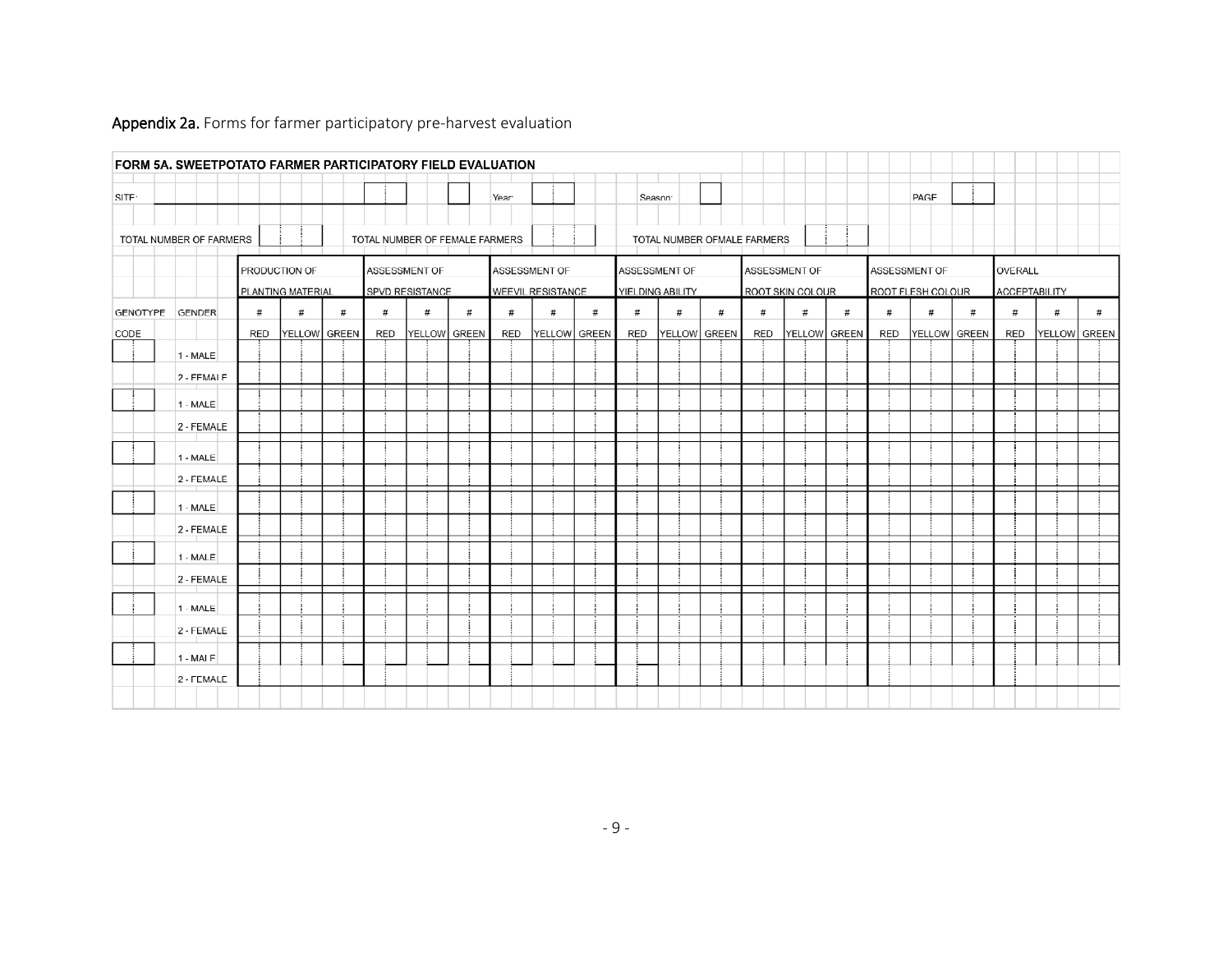# Group ranking of varieties for the overall field performance using pair wise comparison

|                                | Variety                   |             |             |             |             |             |
|--------------------------------|---------------------------|-------------|-------------|-------------|-------------|-------------|
| Variety                        | $\boldsymbol{\mathsf{A}}$ | $\sf B$     | $\mathsf C$ | $\mathsf D$ | $\mathsf E$ | $\mathsf F$ |
| $\mathsf{A}$                   | $\mathsf X$               |             |             |             |             |             |
| $\sf B$                        |                           | $\mathsf X$ |             |             |             |             |
| $\mathsf C$                    |                           |             | $\mathsf X$ |             |             |             |
| D                              |                           |             |             | $\mathsf X$ |             |             |
| $\overline{E}$                 |                           |             |             |             | $\mathsf X$ |             |
| $\mathsf F$                    |                           |             |             |             |             | $\mathsf X$ |
| Total frequency per<br>variety |                           |             |             |             |             |             |
| Rank                           |                           |             |             |             |             |             |

Reasons for the high ranked varieties:

\_\_\_\_\_\_\_\_\_\_\_\_\_\_\_\_\_\_\_\_\_\_\_\_\_\_\_\_\_\_\_\_\_\_\_\_\_

\_\_\_\_\_\_\_\_\_\_\_\_\_\_\_\_\_\_\_\_\_\_\_\_\_\_\_\_\_\_\_\_\_\_\_\_\_\_

\_\_\_\_\_\_\_\_\_\_\_\_\_\_\_\_\_\_\_\_\_\_\_\_\_\_\_\_\_\_\_\_\_\_\_\_\_\_

\_\_\_\_\_\_\_\_\_\_\_\_\_\_\_\_\_\_\_\_\_\_\_\_\_\_\_\_\_\_\_\_\_\_\_\_\_\_

\_\_\_\_\_\_\_\_\_\_\_\_\_\_\_\_\_\_\_\_\_\_\_\_\_\_\_\_\_\_\_\_\_\_\_\_\_\_

\_\_\_\_\_\_\_\_\_\_\_\_\_\_\_\_\_\_\_\_\_\_\_\_\_\_\_\_\_\_\_\_\_\_\_\_\_\_

\_\_\_\_\_\_\_\_\_\_\_\_\_\_\_\_\_\_\_\_\_\_\_\_\_\_\_\_\_\_\_\_\_\_\_\_\_\_

\_\_\_\_\_\_\_\_\_\_\_\_\_\_\_\_\_\_\_\_\_\_\_\_\_\_\_\_\_\_\_\_\_\_\_\_\_\_

Reasons for the least ranked varieties: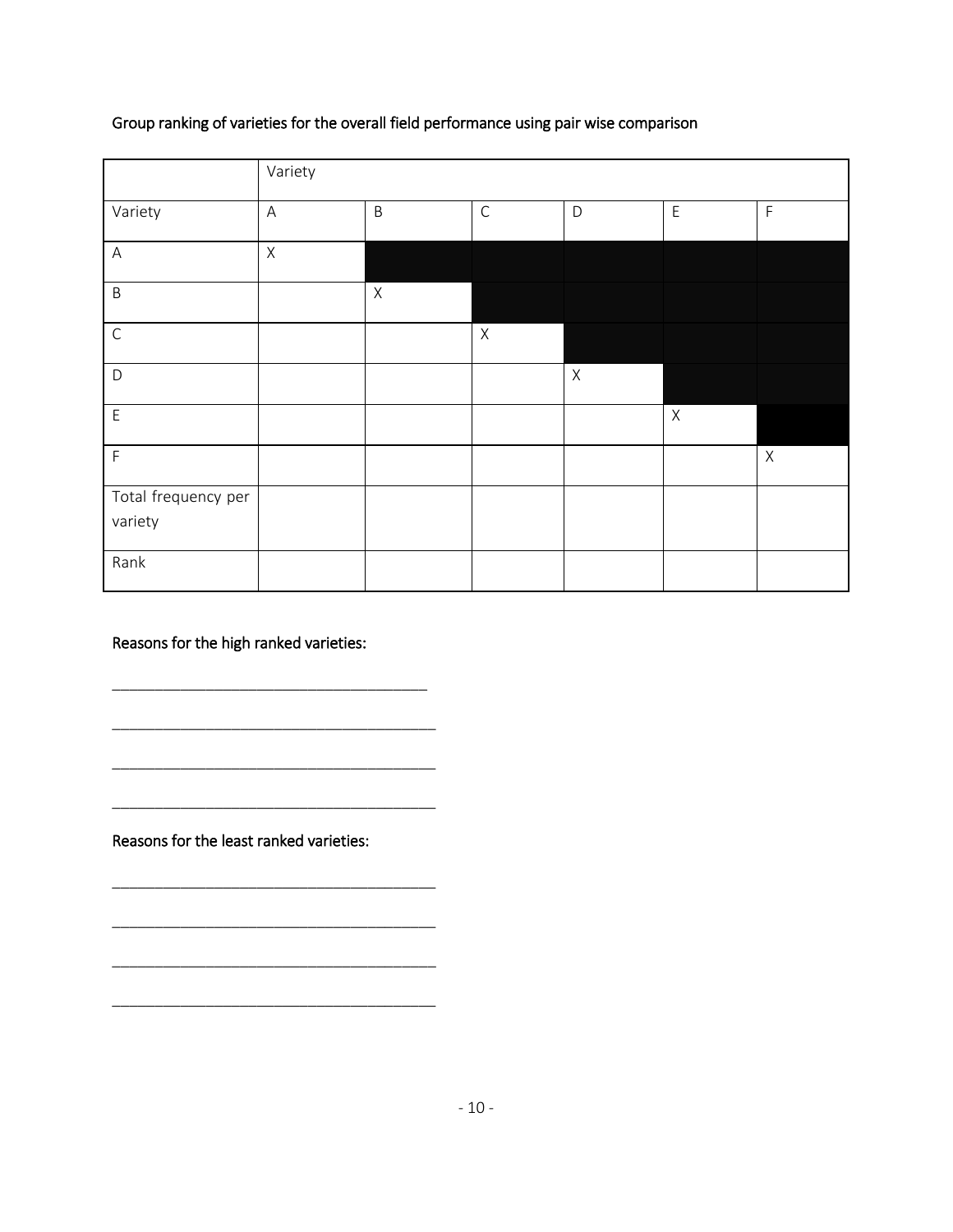|       | FORM 5B. SWEETPOTATO FARMER PARTICIPATORY TASTE TEST EVALUATION |               |                                                                |              |               |               |              |                    |         |              |                    |        |                                                    |                      |         |              |  |
|-------|-----------------------------------------------------------------|---------------|----------------------------------------------------------------|--------------|---------------|---------------|--------------|--------------------|---------|--------------|--------------------|--------|----------------------------------------------------|----------------------|---------|--------------|--|
| SITE: |                                                                 |               |                                                                |              |               | Year:         |              |                    | Season: |              |                    |        |                                                    | PAGE                 |         |              |  |
|       | <b>TOTAL NUMBER OF FARMERS</b>                                  |               | TOTAL NUMBER OF FEMALE FARMERS<br>TOTAL NUMBER OFMALE FARMERS: |              |               |               |              |                    |         |              |                    |        |                                                    |                      |         |              |  |
|       |                                                                 | ASSESSMENT OF |                                                                |              | ASSESSMENT OF |               |              | ASSESSMENT OF      |         |              | ASSESSMENT OF      |        |                                                    |                      | OVERALL |              |  |
|       |                                                                 | APPEARANCE    |                                                                |              | <b>TASTE</b>  |               |              | <b>STARCHINESS</b> |         |              | <b>FIBROUSNESS</b> |        |                                                    | <b>ACCEPTABILITY</b> |         |              |  |
|       | GENOTYPE GENDER                                                 | #             | $\#$                                                           | #            | $^{\#}$       | #             | #            | #                  | #       | #            | #                  | #      | #                                                  | #                    | #       | $\#$         |  |
| CODE  |                                                                 | <b>RED</b>    | YELLOW                                                         | <b>GREEN</b> | <b>RED</b>    | <b>YELLOW</b> | <b>GREEN</b> | <b>RED</b>         | YELLOW  | <b>GREEN</b> | <b>RED</b>         | YELLOW | <b>GREEN</b>                                       | <b>RED</b>           | YELLOW  | <b>GREEN</b> |  |
|       | 1 - MALE                                                        |               |                                                                |              |               |               |              |                    |         |              |                    |        | J.                                                 |                      |         |              |  |
|       | 2 - FEMALE                                                      |               |                                                                |              |               |               |              |                    |         |              |                    |        |                                                    |                      |         |              |  |
|       | 1 - MALE                                                        |               |                                                                |              |               |               |              |                    |         |              |                    |        | J.                                                 |                      |         |              |  |
|       | 2 - FEMALE                                                      |               |                                                                |              |               |               |              |                    |         |              |                    |        | $\blacksquare$<br>$\blacksquare$<br>$\blacksquare$ |                      |         |              |  |
|       | 1 - MALE                                                        |               |                                                                |              |               |               |              |                    |         |              |                    |        |                                                    |                      |         |              |  |
|       | 2 - FEMALE                                                      |               |                                                                |              |               |               |              |                    |         |              |                    |        |                                                    |                      |         |              |  |
|       | 1 - MALE                                                        |               |                                                                |              |               |               |              |                    |         |              |                    |        |                                                    |                      |         |              |  |
|       | 2 - FEMALE                                                      |               |                                                                |              |               |               |              |                    |         |              |                    |        |                                                    |                      |         |              |  |
|       | 1 - MALE                                                        |               |                                                                |              |               |               |              |                    |         |              |                    |        |                                                    |                      |         |              |  |
|       | 2 - FEMALE                                                      |               |                                                                |              |               |               |              |                    |         |              |                    |        |                                                    |                      |         |              |  |
|       | 1 - MALE                                                        |               |                                                                |              |               |               |              |                    |         |              |                    |        |                                                    |                      |         |              |  |
|       | 2 - FEMALE                                                      |               |                                                                |              |               |               |              |                    |         |              |                    |        | J.                                                 |                      |         |              |  |

## Appendix 2b. Forms for farmer participatory storage root taste evaluation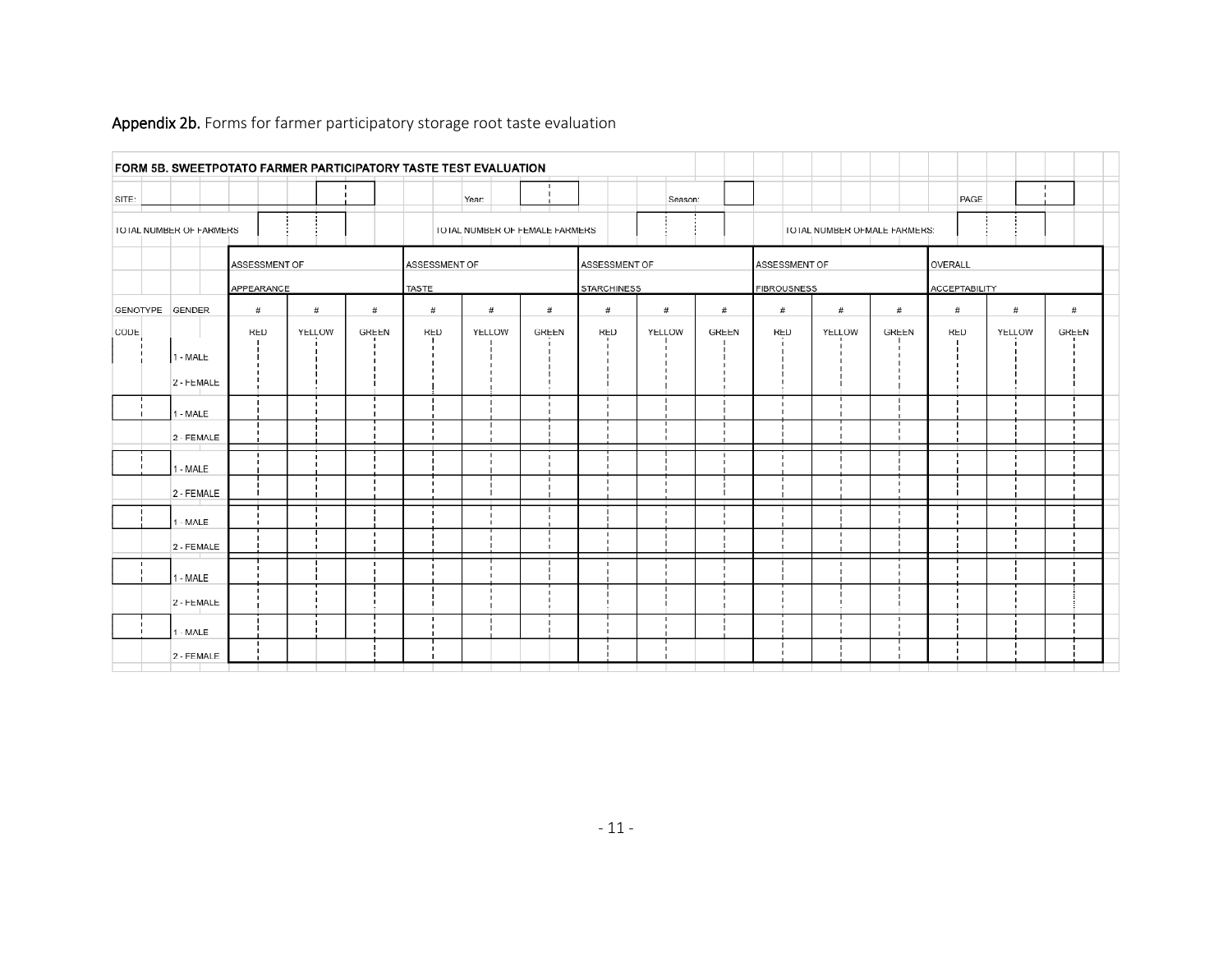Group ranking of varieties for the overall consumer acceptability of storage root taste using pair wise comparison

|                                | Variety     |             |             |             |             |
|--------------------------------|-------------|-------------|-------------|-------------|-------------|
| Variety                        | $\mathsf A$ | $\sf B$     | $\mathsf C$ | $\mathsf D$ | $\mathsf E$ |
| $\mathsf A$                    | $\mathsf X$ |             |             |             |             |
| $\sf B$                        |             | $\mathsf X$ |             |             |             |
| $\mathsf C$                    |             |             | $\mathsf X$ |             |             |
| $\mathsf{D}$                   |             |             |             | $\mathsf X$ |             |
| $\mathsf E$                    |             |             |             |             | $\mathsf X$ |
|                                |             |             |             |             |             |
| Total frequency per<br>variety |             |             |             |             |             |
| Rank                           |             |             |             |             |             |

Reasons for high ranked varieties:

\_\_\_\_\_\_\_\_\_\_\_\_\_\_\_\_\_\_\_\_\_\_\_\_\_\_\_\_\_\_\_\_\_\_\_\_\_

\_\_\_\_\_\_\_\_\_\_\_\_\_\_\_\_\_\_\_\_\_\_\_\_\_\_\_\_\_\_\_\_\_\_\_\_\_\_

\_\_\_\_\_\_\_\_\_\_\_\_\_\_\_\_\_\_\_\_\_\_\_\_\_\_\_\_\_\_\_\_\_\_\_\_\_\_

\_\_\_\_\_\_\_\_\_\_\_\_\_\_\_\_\_\_\_\_\_\_\_\_\_\_\_\_\_\_\_\_\_\_\_\_\_\_

\_\_\_\_\_\_\_\_\_\_\_\_\_\_\_\_\_\_\_\_\_\_\_\_\_\_\_\_\_\_\_\_\_\_\_\_\_\_

\_\_\_\_\_\_\_\_\_\_\_\_\_\_\_\_\_\_\_\_\_\_\_\_\_\_\_\_\_\_\_\_\_\_\_\_\_\_

\_\_\_\_\_\_\_\_\_\_\_\_\_\_\_\_\_\_\_\_\_\_\_\_\_\_\_\_\_\_\_\_\_\_\_\_\_\_

\_\_\_\_\_\_\_\_\_\_\_\_\_\_\_\_\_\_\_\_\_\_\_\_\_\_\_\_\_\_\_\_\_\_\_\_\_\_

Reasons for least ranked varieties: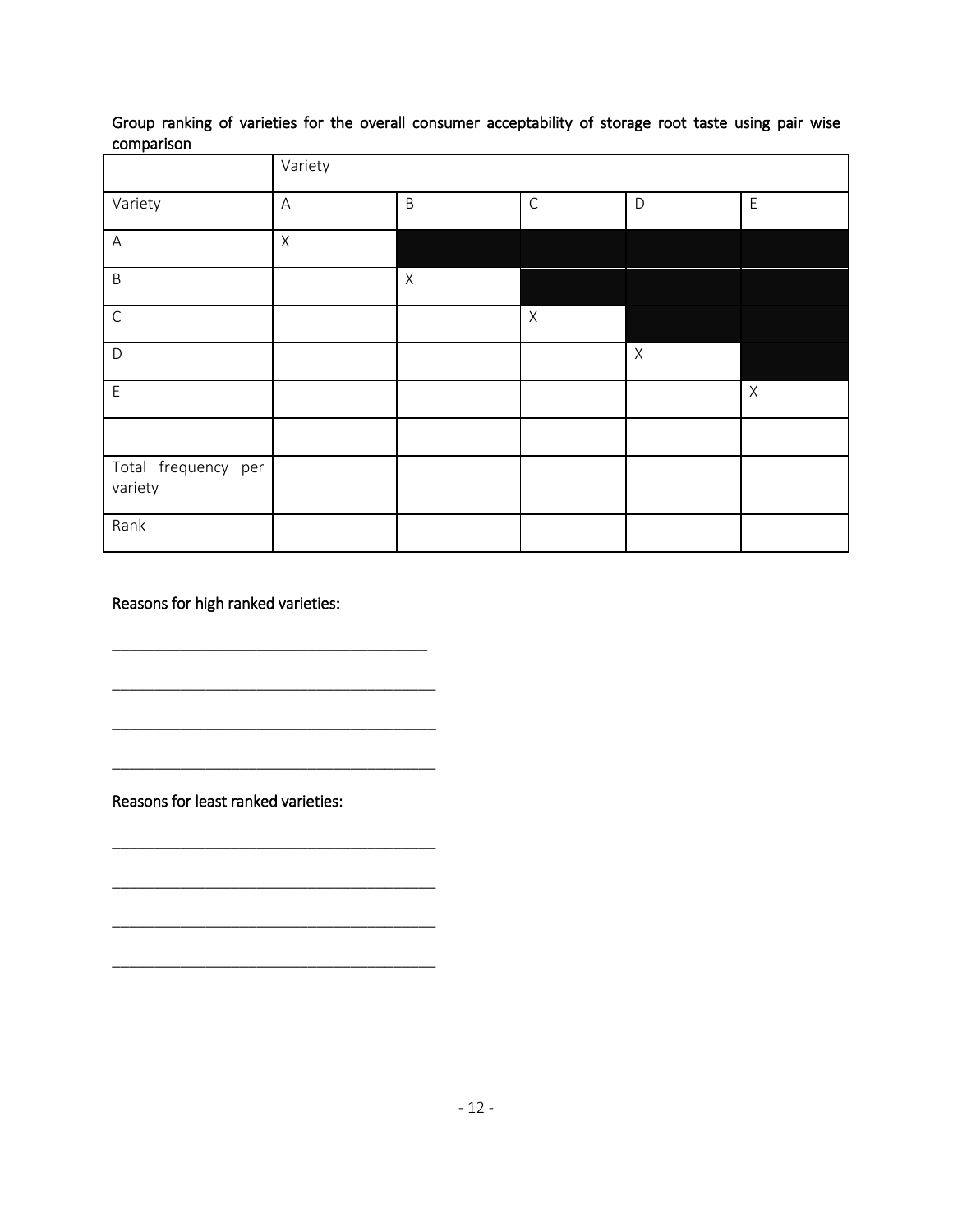|                 |                         |            | FORM 5C. SWEETPOTATO FARMER PARTICIPATORY LEAF EVALUATION |              |                                    |        |                                |                                                            |         |              |            |        |                                 |            |        |              |
|-----------------|-------------------------|------------|-----------------------------------------------------------|--------------|------------------------------------|--------|--------------------------------|------------------------------------------------------------|---------|--------------|------------|--------|---------------------------------|------------|--------|--------------|
| SITE:           |                         |            |                                                           |              |                                    | Year:  |                                |                                                            | Season: |              |            |        |                                 | PAGE       |        |              |
|                 | TOTAL NUMBER OF FARMERS |            |                                                           |              |                                    |        | TOTAL NUMBER OF FEMALE FARMERS |                                                            |         |              |            |        | TOTAL NUMBER OFMALE FARMERS:    |            |        |              |
|                 |                         | APPEARANCE | PREHARVEST ASSESSMENT OF                                  |              | ASSESSMENT OF<br>COOKED APPEARANCE |        |                                | ASSESSMENT OF<br>ASSESSMENT OF<br><b>COOKED TENDERNESS</b> |         |              |            |        | OVERALL<br><b>ACCEPTABILITY</b> |            |        |              |
| GENOTYPE GENDER |                         | #          | #                                                         | #            | #                                  | #      | #                              | COOKED TASTE<br>#                                          | #       | #            | #          | #      | #                               | #          | #      | #            |
| CODE            |                         | <b>RED</b> | YELLOW                                                    | <b>GREEN</b> | <b>RED</b>                         | YELLOW | <b>GREEN</b>                   | <b>RED</b>                                                 | YELLOW  | <b>GREEN</b> | <b>RED</b> | YELLOW | <b>GREEN</b>                    | <b>RED</b> | YELLOW | <b>GREEN</b> |
|                 | 1 - MALE                |            |                                                           |              |                                    |        |                                |                                                            |         |              |            |        |                                 |            |        |              |
|                 | 2 - FEMALE              |            |                                                           |              |                                    |        |                                |                                                            |         |              |            |        |                                 |            |        |              |
|                 | 1 - MALE                |            |                                                           |              |                                    |        |                                |                                                            |         |              |            |        |                                 |            |        |              |
|                 | 2 - FEMALE              |            |                                                           |              |                                    |        |                                |                                                            |         |              |            |        |                                 |            |        |              |
|                 | 1 - MALE                |            |                                                           |              |                                    |        |                                |                                                            |         |              |            |        |                                 |            |        |              |
|                 | 2 - FEMALE              |            |                                                           |              |                                    |        |                                |                                                            |         |              |            |        |                                 |            |        |              |
|                 | 1 - MALE                |            |                                                           |              |                                    |        |                                |                                                            |         |              |            |        |                                 |            |        |              |
|                 | 2 - FEMALE              |            |                                                           |              |                                    |        |                                |                                                            |         |              |            |        |                                 |            |        |              |
|                 | 1 - MALE                |            |                                                           |              |                                    |        |                                |                                                            |         |              |            |        |                                 |            |        |              |
|                 | 2 - FEMALE              |            |                                                           |              |                                    |        |                                |                                                            |         |              |            |        |                                 |            |        |              |
|                 | 1 - MALE                |            |                                                           |              |                                    |        |                                |                                                            |         |              |            |        |                                 |            |        |              |
|                 | 2 - FEMALE              |            |                                                           |              |                                    |        |                                |                                                            |         |              |            |        |                                 |            |        |              |

# Appendix 2c. Forms for farmer participatory evaluation of leaf culinary quality